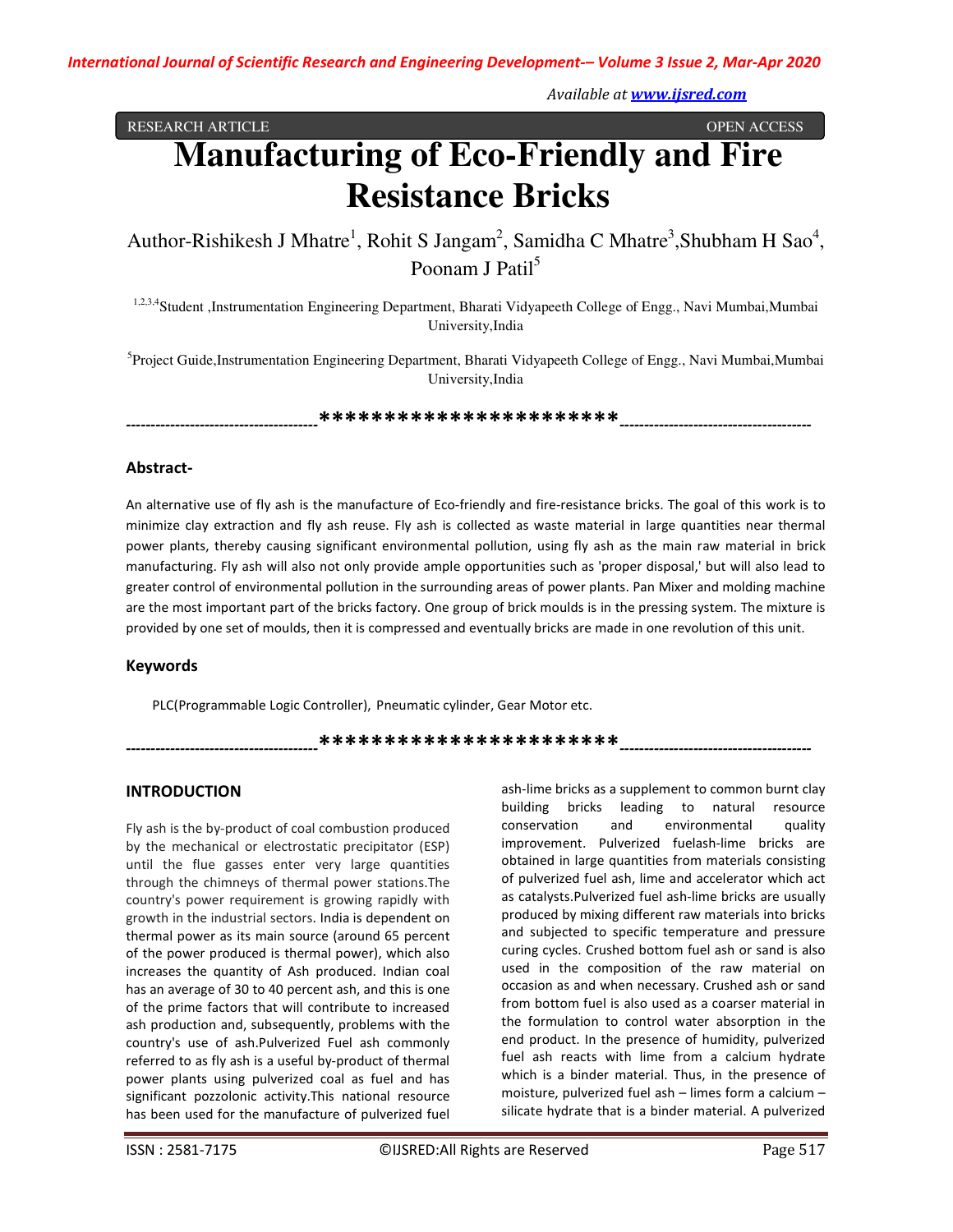#### *International Journal of Scientific Research and Engineering Development-– Volume 3 Issue 2, Mar-Apr 2020*

*Available at www.ijsred.com*

fuel ash-lime brick is a chemically finished bricksSuch bricks are suitable for use as conventional burnt clay bricks in the construction of masonry. Manufacture of pulverized fuel ash-lime bricks has already started in the country and this quality is expected to facilitate mass production and use.This stand sets out the basic specifications of pulverized fuel ash bricks in order to achieve uniformity in manufacturing these bricks.



**Fig -1**: Basic brick making process

## **Basics of PLC**

A programmable controller is a digital device for automating usually electro- processes. Machine control on factory assembly lines, amusement rides, or light fixtures, for instance. PLCs are designed to provide numerous analog and digital input and output arrangements, extended temperature ranges, tolerance to electrical noise, and vibration and impact resistance. Computer process control programs usually are stored in non-volatile memory.A PLC is an example of a "strong" real-time system because output results have to be generated within a limited time in response to input conditions, otherwise it will result in unintended operation.

MicroLogixTM 1200 Programmable logic controller systems are small enough to fit into tight spaces and are sufficiently powerful to serve a wide range of uses. Our controller comes in 24-point and 40-point models. Using rackless I / O modules, you can extend the I / O count. You can construct larger control systems, achieve greater versatility in the application, and extend the system at a lower cost and with reduced inventory of components.



**Fig-2**:- PLC Panell

# **Objective of the Work**

The basic goal of this study is to build a completely automated fly ash machine making model. That will increased the bricks plant's communication gap and mismanagement. Less numbers of human forces are needed and thus the speed and efficiency of output is increased.

# **Problems Background**

There is a common issue in the bricks manufacturing industry that is lack of contact and the sudden fault that occurred in the system. A loud sound created in industry when the machine is running so that some time works can't hear proper command to on or off the cause of accident. These accidents create economic difficulties.

Second issue is that manually, which is time consuming operation, is performed in conventional bricks manufacturing plant mixing and molding processes. And this operation should be automatic. That will increase the safety efficiency of plants without altering their fundamental ruin procedure.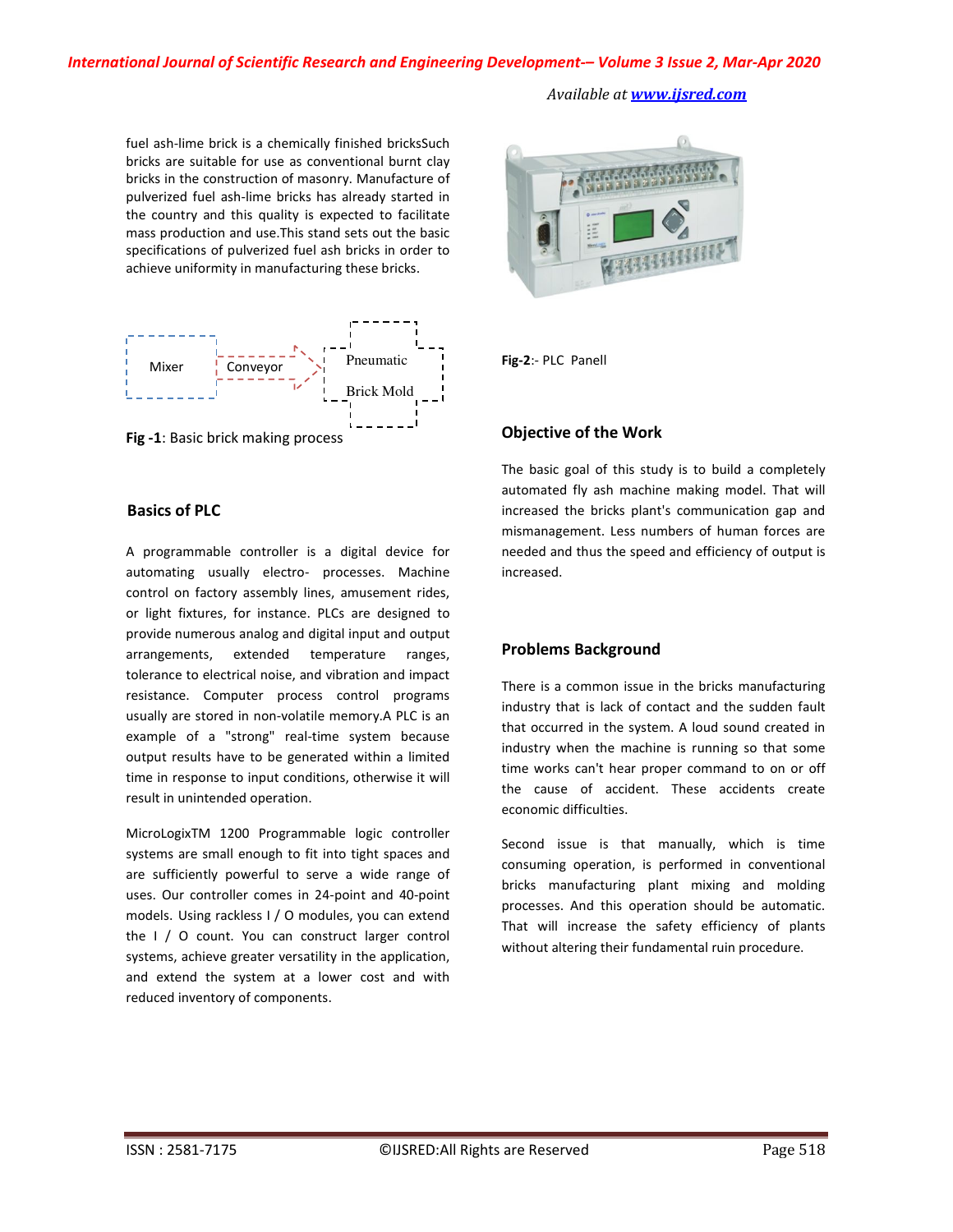# *International Journal of Scientific Research and Engineering Development Development-– Volume 3 Issue 2 2, Mar-Apr 2020*

## Fly Ash Gypsum Lime Sand  $\mathbf{1}$  $\overline{1}$  $\overline{1}$ Weighing Pan Mixer Conveyor Fly Ash Brick Making Machine (Hydralic (or) Power Press) **Transported To Wooden Racks** Kept as it is for two days for setting Water Curing (7 to 10 days)

#### **METHODOLOGY**

**Fig-3**:- Flow Sheet Diagram

For intimate mixing, fly ash, lime, sand, and gypsum are fed manually into a pan mixer where the appropriate proportion of water is added. For intimate mixing, fly ash, lime, sand, and gypsum<br>are fed manually into a pan mixer where the<br>appropriate proportion of water is added.<br>The raw material ratio is usually 60-80% fly ash, 10-

20% lime, 10% gypsum and 10% sand, depending on the consistency of the raw materials.The products are blended together in pan mix. Upon mixing, the mixture is transferred to the pneumatic presses via the belt conveyor. The homogenized mortar extracted from the roller mixer is placed into the mould boxes.

Depending on whether the route is lime or cement, the bricks are dried up under the sun from 24 to 48 hours; the dried up bricks are stacked and subjected to water spray curing once or twice a day;

# **Hardware Description**

Equipment overview includes full process block diagram and circuit diagram of the various electrical connections.

# *Available at www.ijsred.com*



The key components of the proposed model are set proposed are set out below.

#### **Main motor** (DC MOTOR)

It is nothing but a motor with DC gear. A gear motor may be either an electric motor type AC (alternating current) or one type DC (direct current). A gear motor is a specific type of electric motor designed to produce high torque while maintaining low high low horsepower or motor efficiency at low speed.Gear motors are commonly used in things like openers, door openers for the garage, time control knobs for the washing machine and even electronic alarm clocks. with DC gear. A gear motor<br>motor type AC (alternating<br>lirect current). A gear motor<br>lectric motor designed to

#### **Pneumatic System**

**Eig -4:** Block diagram of the model<br> **Eig -4:** Block diagram of the prop<br> **Eige -1:** Block diagram of the prop<br> **Eige -1:** Block diagram the brond with DCL<br> **Main motor** (DC MOTOR)<br> **Assume that the full gram of the full** Many industrial applications involve linear movement throughout their sequence of operations. One of the easiest and most cost-effective ways to do this is by using a pneumatic actuator, also called an air cylinder. An actuator is a device which translates a static power using a pneumatic actuator, also called an air cylinder.<br>An actuator is a device which translates a static power<br>source into useful output motion. This can also be used for exerting energy. Usually, actuators are mechanical devices that take energy and transform it into some form of motion. The motion, like blocking, clamping or ejecting, can be in any shape. Pneumatic actuators are mechanical devices that use compressed air inside a cylinder that acts on a to drive a charge along a linear path. The working fluid in a pneumatic actuator is actually air, as opposed to their hydraulic counterparts, so the leakage does not spill and contaminate surrounding areas. some form of motion. The motion, like blocking,<br>ping or ejecting, can be in any shape. Pneumatic<br>ators are mechanical devices that use<br>pressed air inside a cylinder that acts on a piston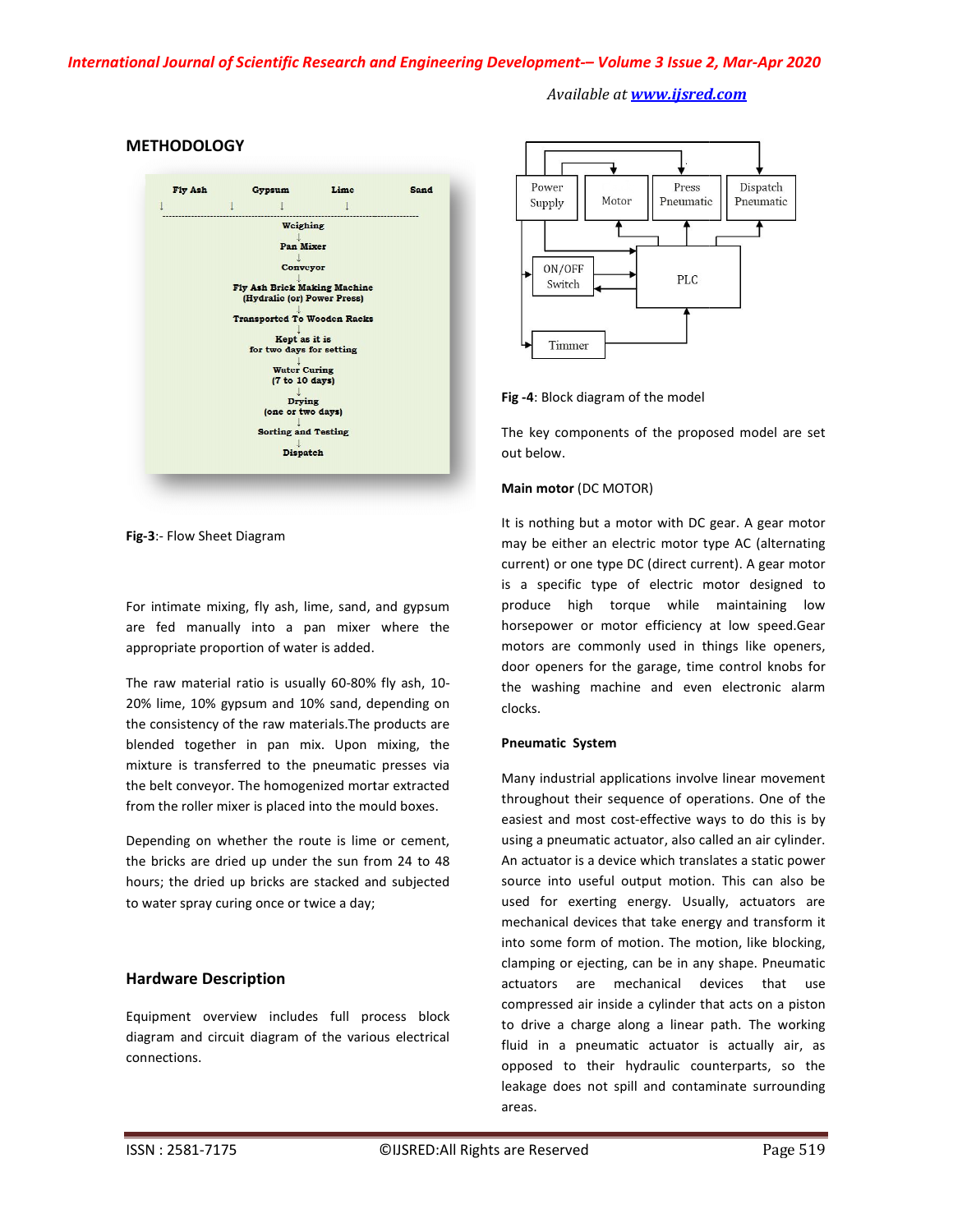Double-acting cylinders have an air port at each end, and push the piston back and forth by rotating the port that receives the high air pressure.



**Fig-5:**Pneumatic Cylinder Operation

In a typical application, the actuator body is attached to a support frame, and a system device to be moved is attached to the end of the rod. When opening the Retract port to atmosphere, an on - off control valve is used to channel compressed air into the Extended port. The difference in pressure on both sides of the piston results in a force equal to the differential pressure multiplied by the piston surface area.

If the load connected to the rod is less than the resulting force, the piston and rod will extend the machine part and push it through. The valve reversal and the compressed air flow causes the assembly to retract back to the "home" position.

# **Software Description**

The PLC programming implements this automated operation. Ladder Programming is the programming performed in PLC. Ladder Diagrams are similar to diagrams of relay logic describing circuits of relay power. A software written in the language of Ladder Diagram is made up of rungs which are sets of graphical instructions drawn between 2 vertical possible bars. Logic controller executes the rungs sequentially.



*Available at www.ijsred.com*

#### **Fig-6:** Ladder Program

## **RESULT**

After connecting all brick machine components and their connection with plc the program runs properly in the result section. It shows that our hardware and software can't be difficult to run.

| S.<br>No. | Features                                    | Proposed method                                           | Existing<br>method                                                |
|-----------|---------------------------------------------|-----------------------------------------------------------|-------------------------------------------------------------------|
|           | Time                                        | Time saving (Filling<br>Product, Pressing &<br>ejection ) | Time<br>consuming<br>(One step<br>at a time)                      |
| 2.        | Capacity                                    | 5000-8000<br>Daily                                        | 1000-2000<br>bricks a<br>day                                      |
| З.        | Manpower                                    | Manpower reduces<br>(2-3 person)                          | Manpowe<br>r is<br>needed<br>for each<br>process (5-<br>8 person) |
| 4         | Safe and<br>faster<br>diagnosis of<br>fault | Safe and secure<br>(operated PLC)                         | Less<br>secure and<br>faulty                                      |